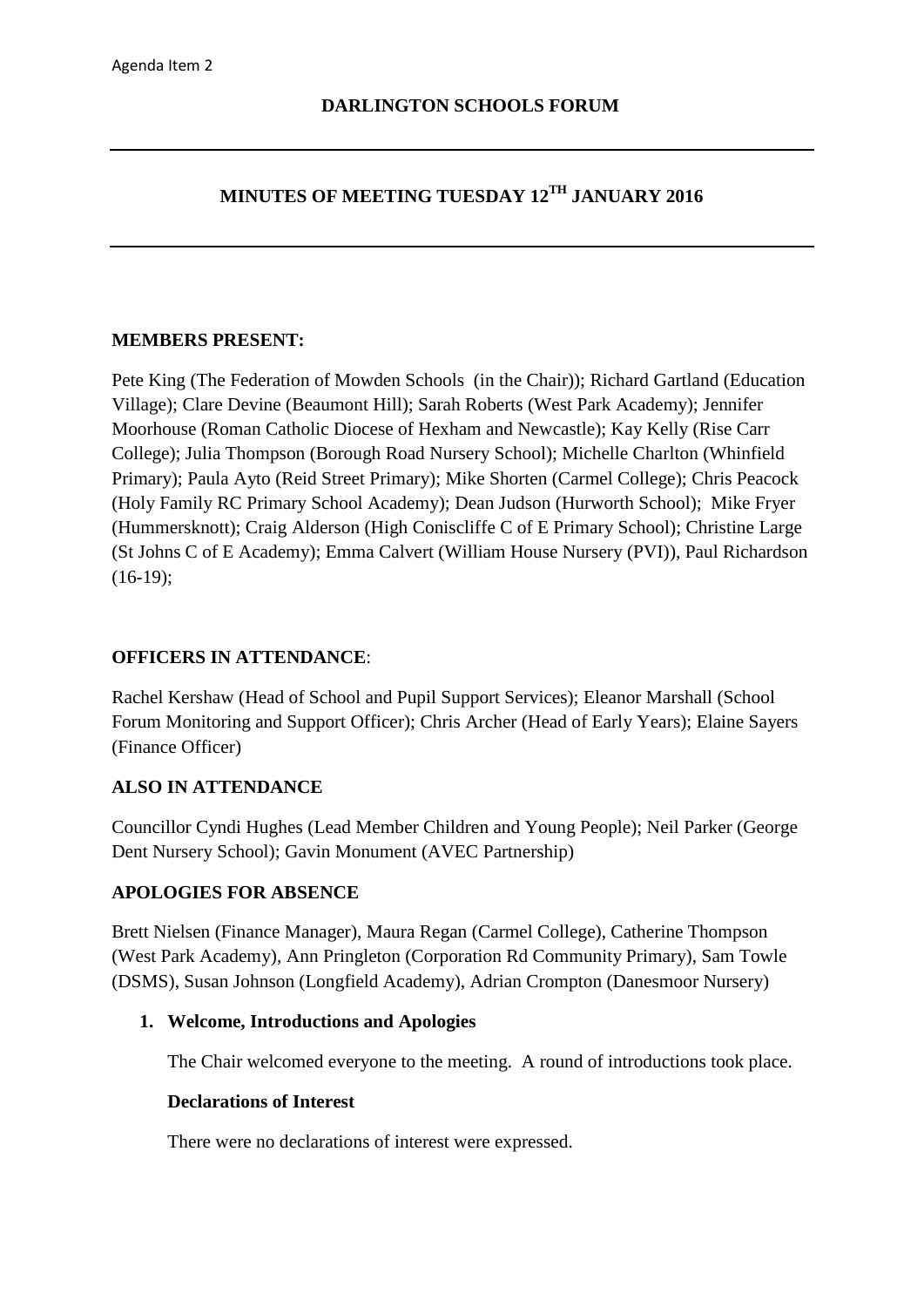# **2. Minutes of Previous Meeting and Matters Arising.**

The minutes (previously circulated) of the schools Forum meeting held  $6<sup>th</sup>$  October 2015 were agreed as a true record.

### **3. George Dent Nursery School**

The Forum referred to a previously circulated report. It was noted that as the EFA have now confirmed that the 2016/17 school funding policy arrangements are relatively unchanged, it is now possible to make a decision on the funding of the George Dent rent for 2016/17. It was pointed out that any decision made would be for 2016/17 only as there are no policy announcements on 2017/18 or beyond yet.

The options available that had been noted in the report were discussed and concerns were addressed.

The Forum agreed on option 3, whereby the 2016/17 rent of £13,000 will be funded through the School Specific Contingency or central Early Years budget.

# **4. Budget Update 2015/16**

The Forum referred to a previously circulated report. Changes to the 2015/16 budget projections, detailed in the report were pointed out.

It was asked that the Forum note the current budget position and an update will be provided at the March meeting.

# **5. High Needs Budget and SEN Placements**

The Forum referred to a previously circulated report. The School Forum Officer talked through the contents of the report.

It was asked that Forum note the position of the 2015/16 High Needs Budget and SEN placements.

# **6. School Funding Formula & Growth Fund 2016/17**

The Forum referred to a previously circulated report. The Chair went through the report, pointing out to Forum the changes and updates made to the School Funding Formula & Growth Fund for 2016/17.

The Forum agreed to the proposed funding formula for 2016/17 and the criteria for the operation of the growth fund in 2016/17.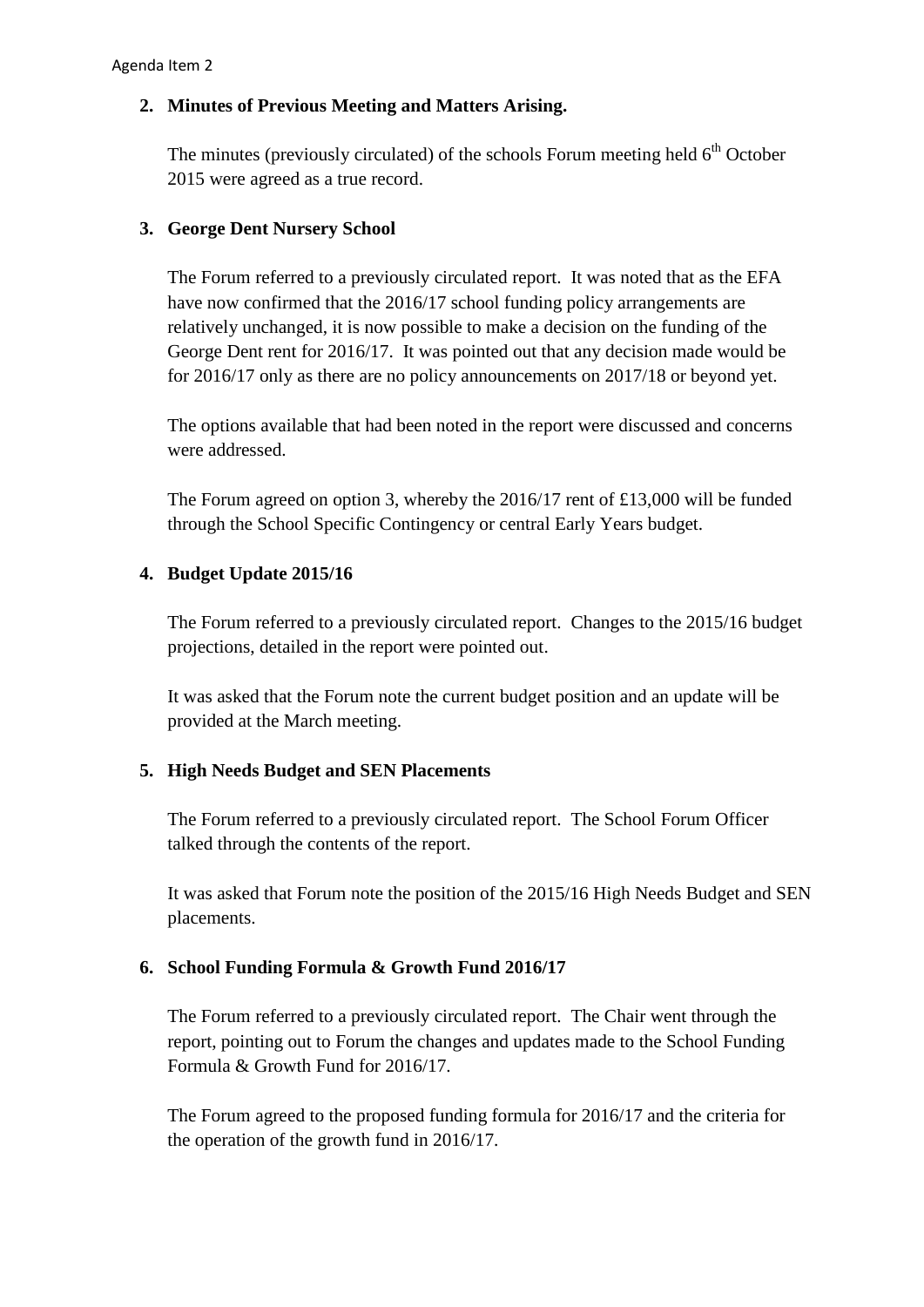# **7. SEN Funding Reforms Update**

The Forum referred to a previously circulated report. Forum were talked through the progress for the implementation of the new DFE SEN funding delegation limits.

Forum were asked to choose from three options to move towards the DFE's delegation limits.

The Forum agreed that as DfE have announced they are consulting on a national funding formula in Spring 2016, for implementation from 2017/18, option C, would be the agreed choice for 2016/17.

Work will continue on the collecting and refining data, but there will be no changes to the current system until the content of the national formula is known.

# **8. Budget Setting 2016/17**

The Forum referred to a previously circulated report. The Chair went through the report and highlighted the changes made to the budget since it was agreed at the October meeting.

It was also pointed out that the Home & Hospital note in the report (paragraph 16) has now been withdrawn. This budget requirement is to be revisited and will return to Forum at a later date.

The Forum agreed,

The top up rates detailed in the report for 2016/17. The proposed early years funding rates for 2016/17. The request to make a MFG exemption application to the EFA for the early years formula. The budget allocations for 2016/17

### **9. School Forum Officer – Work Update**

The Forum referred to a previously circulated report. The School Forum Officer explained to the Forum the work undertaken on the review of the High Needs services and related activity.

It was asked that the Forum note the progress so far and they will be provided with a further update at the next meeting.